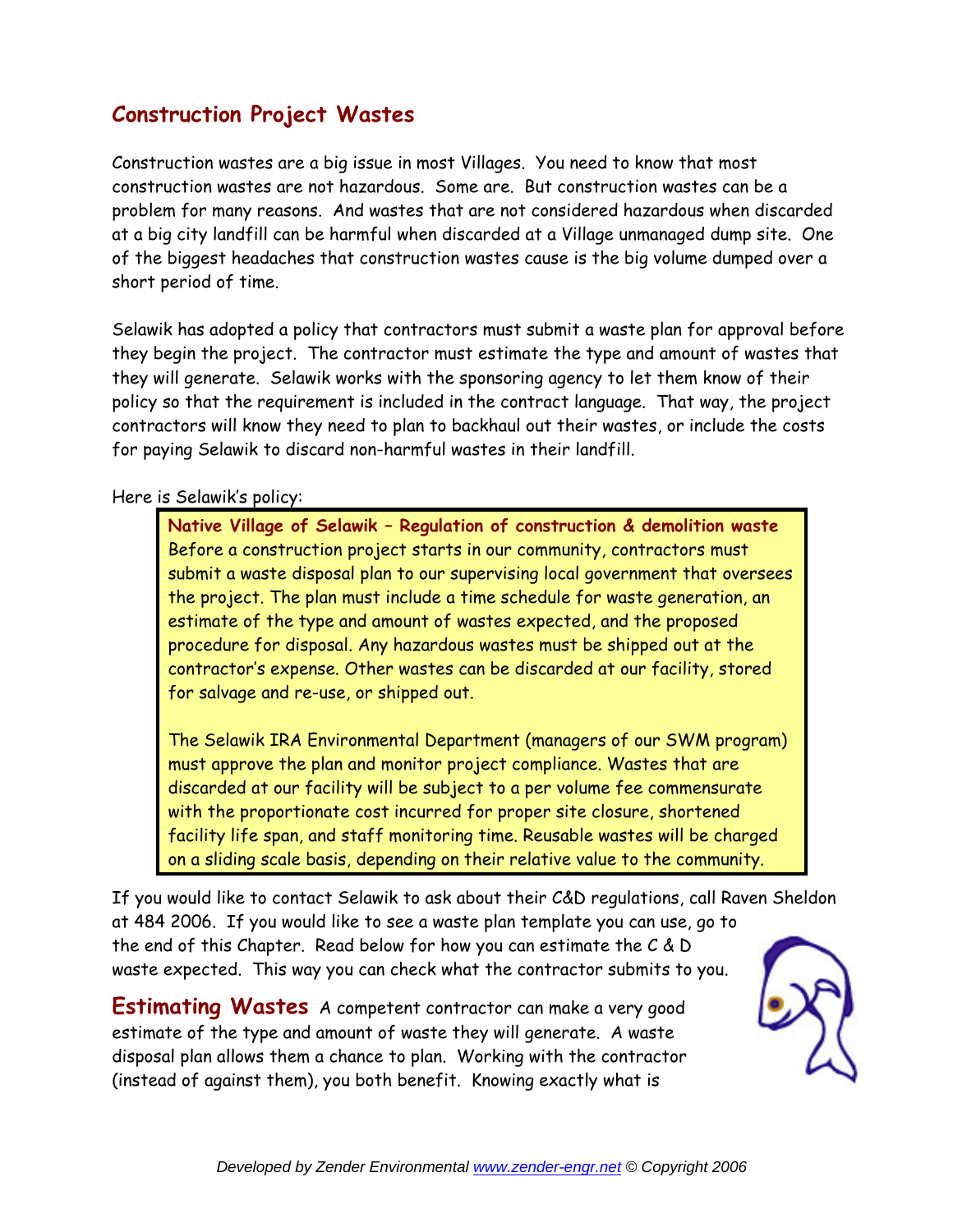expected, the contractor will be much better at adjusting their bid, and being resourceconscious.

|                  | <b>Residential Construction</b><br>(pounds/square foot) | <b>Non-Residential</b><br>(pounds/square foot) |
|------------------|---------------------------------------------------------|------------------------------------------------|
| New Construction | 4.38                                                    | 3.89                                           |
| Renovation       | Varies                                                  | 17.67                                          |
| Demolition       | 115.00                                                  | 155,00                                         |

| As a general estimate for how much construction wastes will be generated in a project, you |  |  |  |  |  |
|--------------------------------------------------------------------------------------------|--|--|--|--|--|
| can use this table:                                                                        |  |  |  |  |  |

 **"The Total Weight Table":** 

(Source: Franklin Associates, "Characterization of Building-Related Construction and Demolition Debris in the United States," U.S. Environmental Protection Agency, Jun. 98, p. 2-2, 2-3, 2-6, 2-7, 2-8, 2-9, 2-10, and A-5.)

Note: "Square feet" is an area measurement. Multiply the width and length of the house (or room), and that is your "square footage". A 10 foot wide by 8 foot long room would be 80 square feet.

**Total Weight Table Example:** If a 1,000 square foot house was constructed, an average of 4,380 lbs (i.e. 1,000 x 4.38) of waste would be generated**.** 

**Did you notice how much more waste is created for a DEMOLITION PROJECT?? These are the projects that will really fill up space.** 

#### **What general types of material is in there?**

The following table will help you with planning or how much of the waste your community can salvage, how much you can leave in the landfill, and how might want removed.

|                                     |             |         | TYDES (NATIONWIGE) |          |                       |     |
|-------------------------------------|-------------|---------|--------------------|----------|-----------------------|-----|
|                                     | <b>Wood</b> | Drywall | Metals             | Concrete | <b>Plastics Other</b> |     |
| Residential                         | 53%         | 19%     | 2%                 | 9%       | 2%                    | 15% |
| New Construction                    |             |         |                    |          |                       |     |
| Renovation                          | 37%         | 31%     | 3%                 | 5%       | $\langle 1\%$         | 24% |
| Demolition                          | 33%         | 10%     | 4%                 | 27%      | $1\%$                 | 25% |
| Non-Residential<br>New Construction | 31%         | 23%     | 10%                | 33%      | 3%                    | 0%  |
| ι<br>Renovation                     | 28%         | 22%     | 19%                | 22%      | 3%                    | 65  |
| Demolition                          | 21%         | 10%     | 7%                 | 53%      | 3%                    | 6%  |

**"The Percent Weight Table": Average percent by weight of construction waste types (nationwide)**

(Source: Franklin Associates, "Characterization of Building-Related Construction and Demolition Debris in the United States," U.S. Environmental Protection Agency, Jun. 98, p. A-10 to A-16 and the Author.)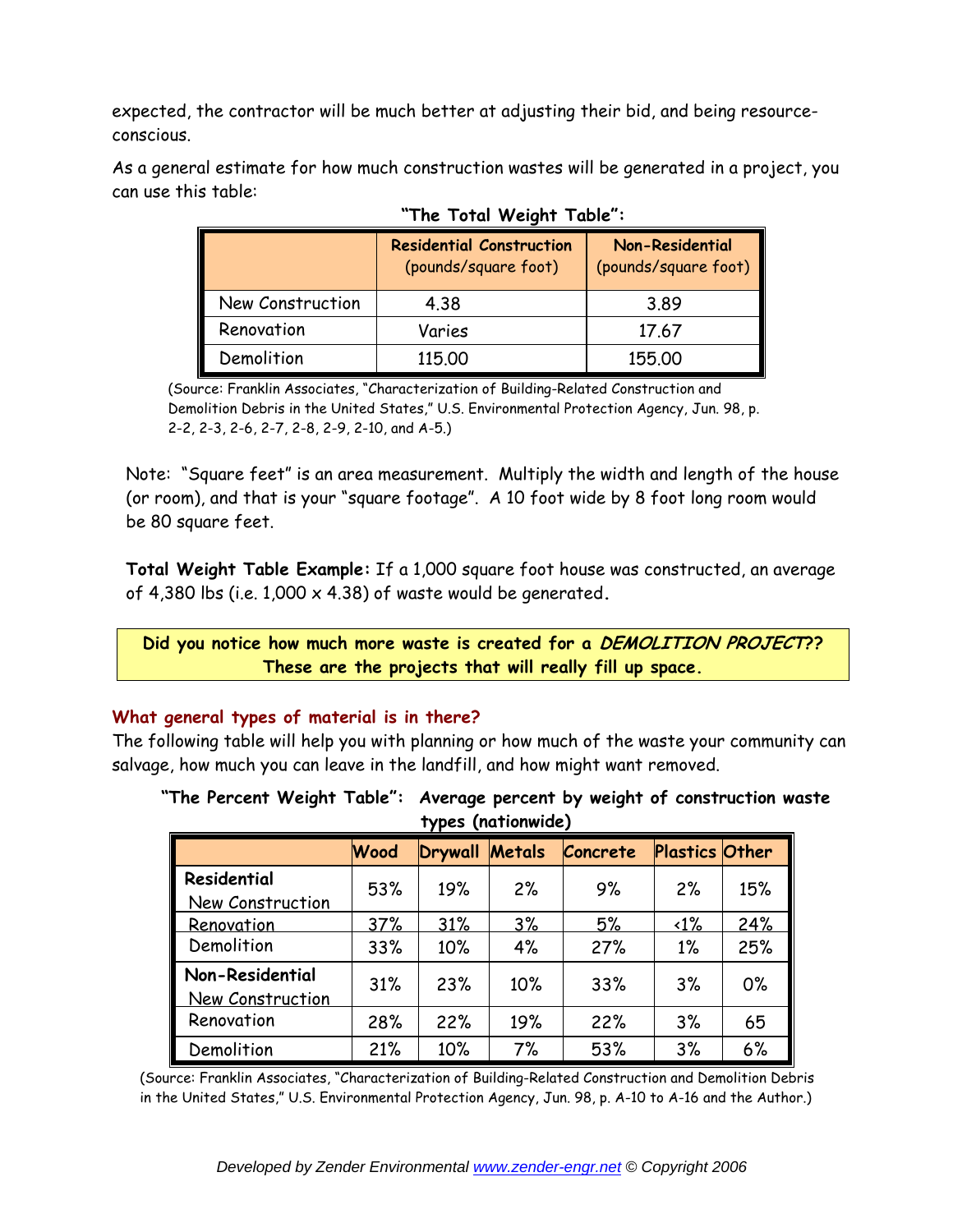**Percent Weight Table Example:** From above, your 1,000 square foot residential new construction house will generate about 4,380 pounds of **total** waste. What if you wanted to know how many pounds of **wood** that would be?

From the Table in the first column, you can see that residential new construction projects generate about 53% of their waste weight as wood.

53% x 4380 lbs of total waste = **2,321 lbs of wood**.

If your building was a commercial building (like a store), you would use the nonresidential new construction numbers from both tables. The equations are below. See if you can find the bolded numbers from the tables and then do the calculations. If you can, you are ready to estimate any new projects!

> 1000 sq ft x **3.89** lb/sq ft = 3,890 pounds of total wastes **31%** x 3890 lbs = 1,206 lbs of **wood** would be expected.

**Decision-making Time** The large bulk of construction wastes will not harm you or your environment. It is a concern for many villages only due to space available. Also, someday you might want to close your dump. The larger the dump, the more the closure costs. That is why landfills in the cities charge a lot for C and D wastes. And you can too.

You can set different fees for different types. Wood is really useful, so you might not want to charge the contractor anything for that. Drywall (assuming no lead paint) and concrete is basically harmless. Metal pipes and other scrap metal is worth something if you can arrange for free backhaul – especially copper and aluminum. If not, it is not harmful to the environment, and takes a very long time to degrade. So you can take 10 or 20 years to plan for a backhaul. If your dump is unmanaged and not covered, you might not want plastics around because they can catch fire and cause toxic smoke. However, the percent of plastics added by construction projects compared to what is added by your community is small. So the additional risk is not large.

The "other" category is a place to watch out. It will depend on the project. A lot of harmless materials are in the "Other" category, like glass, ceramics, cardboard, and workers' lunch garbage. But there are also wastes that might cause problems, especially if it is a demolition project. These projects are likely to generate electrical wiring, mercury thermostats, fluorescent lights, etc. If the walls are painted, they are likely to contain some lead based paint, which was very common in the 1970's and before that. All of these should be removed, unless you have a use for the electrical wiring. See below for a list of common hazardous wastes.

You don't need to charge fees at all, especially if the project is beneficial. But be sure you include your donation of landfill space and additional future cost of closure as a leveraged in-kind cost to the project. Also, be sure you have the space, and the wastes are not hazardous. For space, cardboard, drywall, and wood will eventually disintegrate or be salvaged, so they won't take up as much space in the future. Otherwise, the wastes need to be hauled out.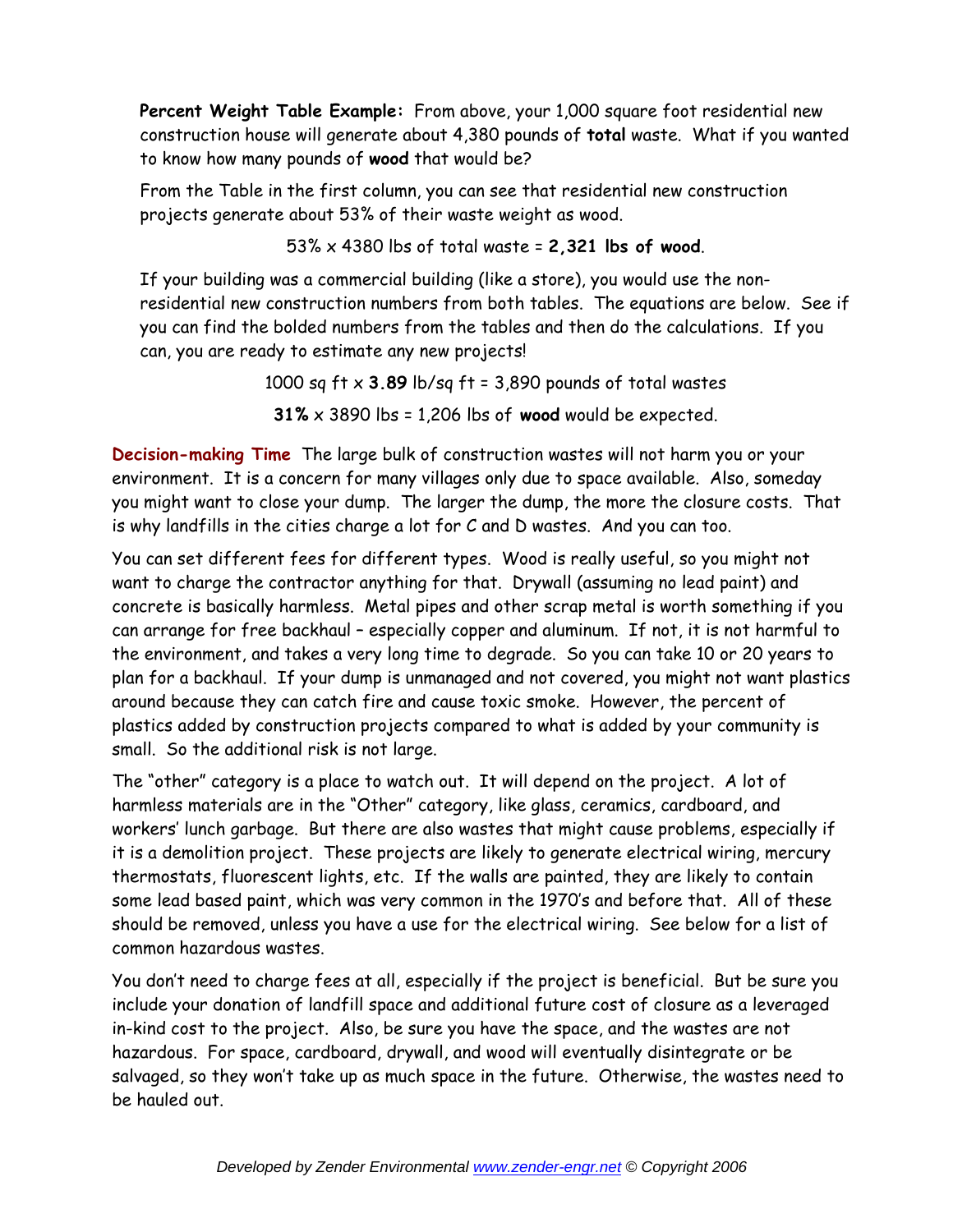## **But what about volume?**

Why are waste generation rates always given in volume?? It is because a pile of garbage weights the same no matter what. But the same pile of garbage takes up a very different volume depending on whether it has been compacted or spread-out. It is frustrating because for Villages, it is the volume that is usually the biggest concern for construction (and most other) wastes. The following table give a very rough estimate for volume of wastes.

|                                               | New Construction |                    |  |  |  |
|-----------------------------------------------|------------------|--------------------|--|--|--|
|                                               | Commercial       | Residential        |  |  |  |
| <b>Predominant Materials (10% or greater)</b> |                  |                    |  |  |  |
| Wood                                          | 20-30%           | 20-35%             |  |  |  |
| Concrete and block                            | 10-20%           | see secondary list |  |  |  |
| Drywall                                       | $5 - 10%$        | 10-20%             |  |  |  |
| Cardboard                                     | $5 - 10%$        | $5 - 15%$          |  |  |  |
| <b>Secondary Materials (less than 10%)</b>    |                  |                    |  |  |  |
| Steel from decking, re-rod, etc.              | $1 - 8%$         |                    |  |  |  |
| Shingles                                      |                  | $1 - 8%$           |  |  |  |
| <b>Brick</b>                                  | $1 - 5%$         |                    |  |  |  |
| Concrete                                      | see primary list | $1 - 8%$           |  |  |  |
| Crates and pallets                            | $1 - 5%$         |                    |  |  |  |
| Extruded polystyrene (rigid) insulation       | 3% range         |                    |  |  |  |
| Fiberboard                                    |                  | $1 - 8%$           |  |  |  |
| Kraft paper packaging                         | 3% range         |                    |  |  |  |
| Plastic sheeting and bags                     | 3% range         |                    |  |  |  |
| Electrical wire                               | 2% range         |                    |  |  |  |
| Overspray from fireproofing products          | $0 - 5%$         |                    |  |  |  |

**The "Volume Table":** Rough Average Estimate of Percent Volume for

(Source: Innovative Waste Management, "Construction Materials Recycling Guidebook," Mar. 93, p. 4-5.) For greater detail in Residential construction waste volume, see Appendix B in http://www.p2pays.org/ref/24/23088.pdf

**See how much volume the cardboard takes up?** It is part of the "Other category" in "the Weight Table" because it doesn't weigh much. Remember, your contractor will likely give you weight estimates. If they give you volume measurements, ask how they calculated them. Baled cardboard takes up very little space compared to loose boxes. If you don't have a baler, you will never get the cardboard volume very small.

#### **Volume Table Example:**

If your contractor estimates they will generate 20 cubic yards of waste for a residential construction project, then you can assume that about 1-8% of that total will be concrete.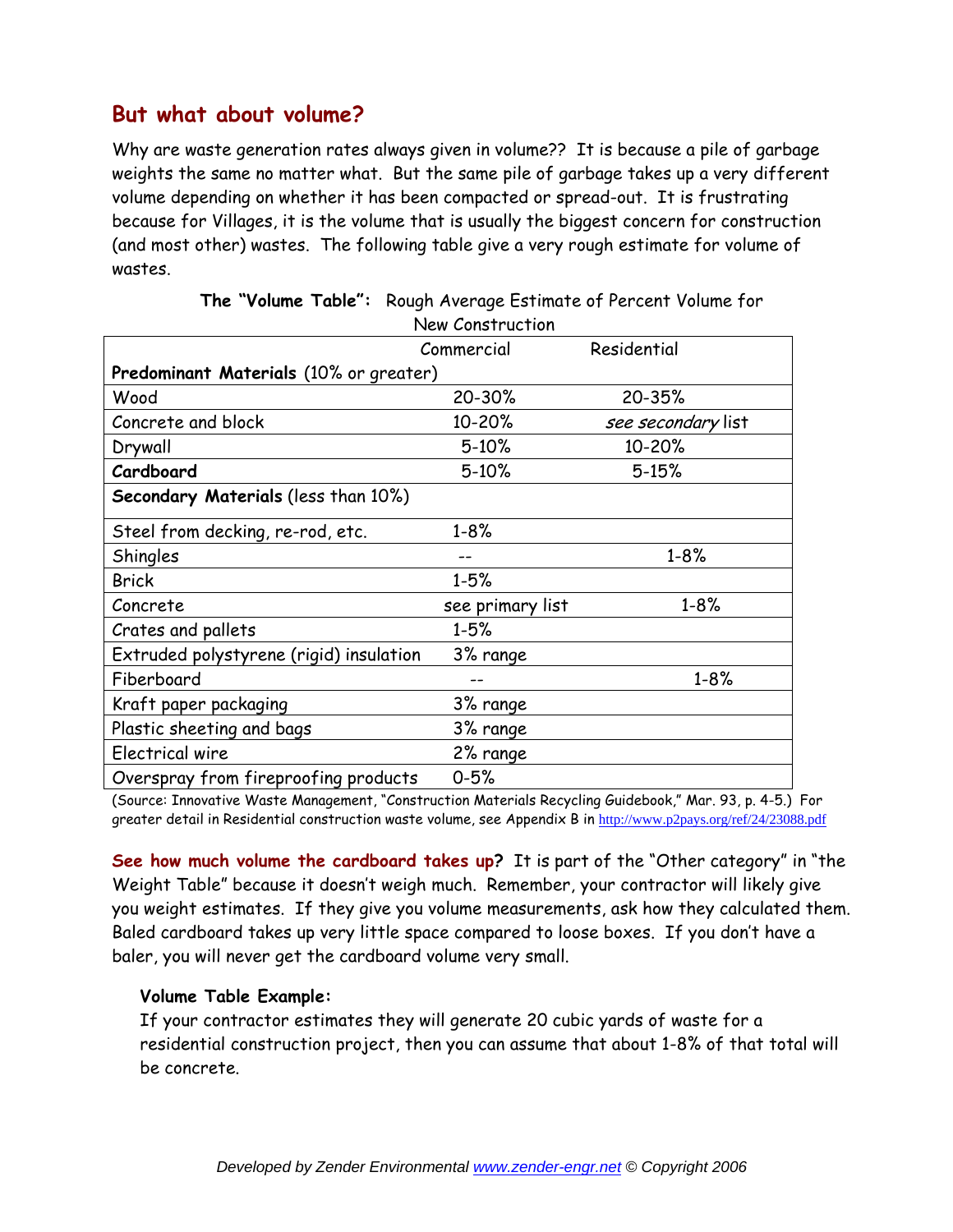$1\% \times 20$  cu yd = 0.2 cu yd and  $8\% \times 20$  cu yd = 1.6 cubic yards.

So you would expect 0.2 to 1.6 cubic yards of concrete from the project.

### **Conversions - Be Careful!**

You can only use the percent volume if you know what the volume of waste will be. You can't multiply the percent volume by the total weight.

Here is a table for **converting volumes to weights or weight to volumes**. These volumes are "as generated" volumes – which is what you want when you a deciding how much they will fill up your dump. The numbers are what is called a "specific weight". A specific weight tells you the weight of a material in a specific volume.

| "The Material Conversion Table": New Construction Waste as generated. |  |
|-----------------------------------------------------------------------|--|
|-----------------------------------------------------------------------|--|

| <b>Waste Type</b> | To convert to<br>volume: | To convert to<br>weight" |
|-------------------|--------------------------|--------------------------|
| Wood              | 6.7 cu yd./ton           | 300 lb/cu yd             |
| Cardboard         | 20-50 cu/ton             | 30-100 lb/yd             |
| Drywall           | 5 cu yd./ton             | 400 lb/cu yd             |
| Rubble            | 1.4 cu yd./ton           | 1400 lb/cu yd            |
| Mixed Waste       | 5.7 cu yd./ton           | 350 lb/cu yd             |

\*Source: US Army Corps of Engineers, Construction Engineering Research Laboratories, "Concepts for Reuse and Recycling of Construction and Demolition Waste", USACERL Technical Report 99/58 June 1999

### **Material Conversion Table Example:**

Let's go back to the 1,000 square foot house. We calculated that 4,380 lbs of total waste is generated from "the Total Weight Table". From "The Percent Weight Table", we also already calculated that 2,231 lbs of wood would be generated.

We want to know the volume of wood generated. So, look at the second column in the above "Material Conversion Table". It says "6.7" cubic yards per ton of wood waste.

First change the pounds (lbs) into "tons". Tons is a normal unit when taking about garbage. Just divide the pounds by 2000.

2,231 lbs of wood  $\div 2000$  lbs = 1.1 tons of wood.

Then take the 6.7 cubic yards that make up one ton, and multiply by how many tons you have: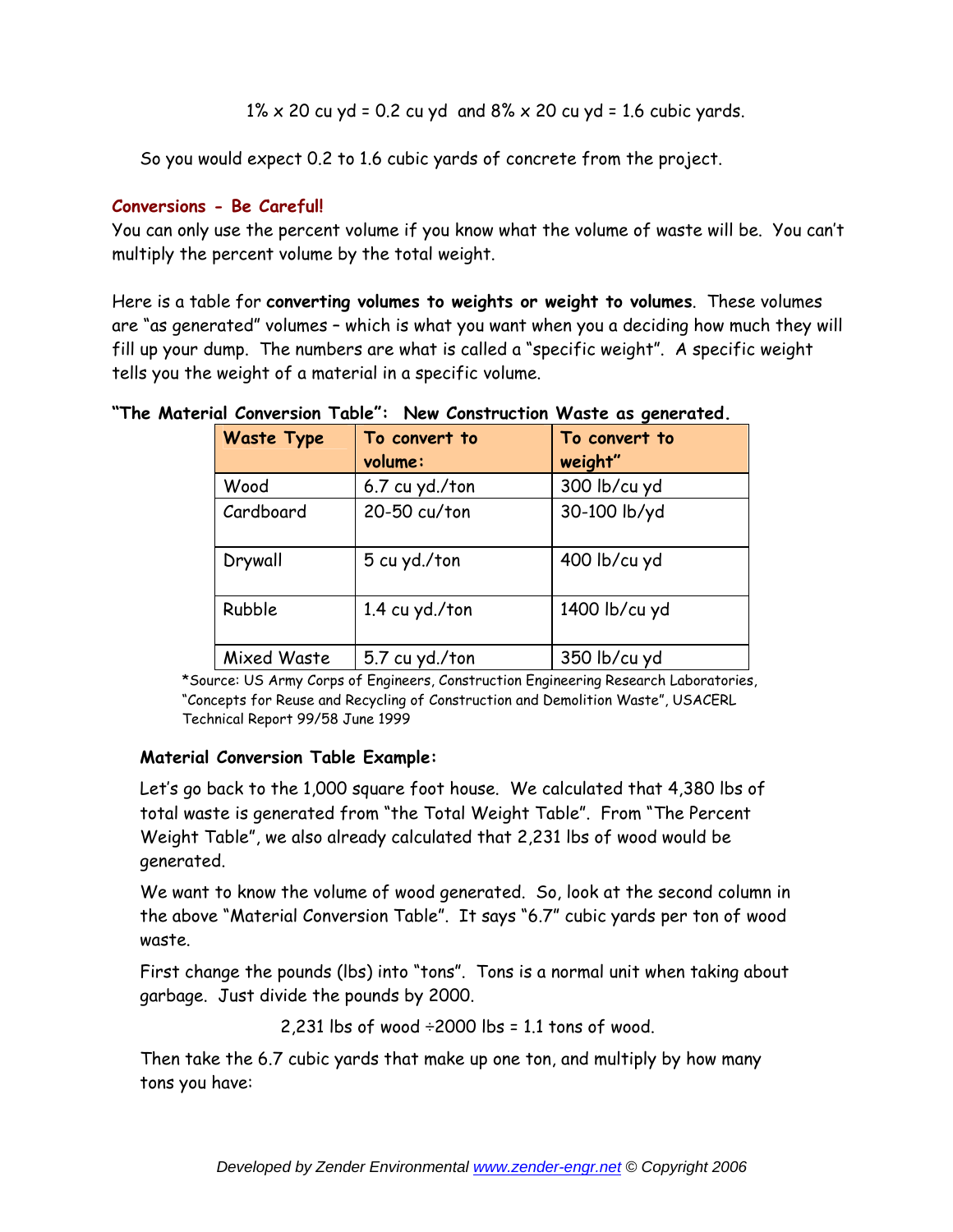**6.7** cu yd/ton X **1.1** tons = about **7.5 cubic yards of wood** are generated.

Remember, if your contractor gives you much different numbers than what you estimated from these tables, you can ask now them why!

# **Hazardous Construction Materials**

Often, with construction wastes, it is the hazardous materials with which to be most concerned, and not so much inert waste like concrete or organic waste like wood (as long as you have the space).

**To know:** It is illegal already for Projects to discard federally or State-defined "regulated hazardous wastes" at your dump.



**To also know:** The definitions and exemptions of what is a hazardous waste are complex. If you want an interesting headache, see http://www.epa.gov/osw/hazwaste.htm for the actual regulations. Considerations include volume and pollution levels, and a lot of miscellaneous exceptions. This means that some wastes that can be harmful to your community and lands **can** be left at the dump. But if you have a contract or ordinances that specify which wastes you will allow, these wastes *can't* be left.

So it always better to be safe. Have a contract that specifies relevant characteristics of your dumpsite, such as "unlined, floods regularly, no cover, and occasional accidental fires". Then state that the contractor must remove any wastes that can be significantly harmful to the environment, subsistence resources, or health of the community, regardless of whether they meet the federal definition of "hazardous waste". Any exceptions can be stated in the contract. If you write into the contract that your dumpsite is unlined and frequentlyfloods, it makes it very difficult for the contractor to claim they didn't know that contaminants could move off-site.

The most common hazardous C and D wastes are:

- Asbestos Containing Building Materials (ACBMs).
- Lead-based Paint (LBP).
- Poly-chlorinated Biphenyls (PCBs).
- Batteries containing lead and cadmium.
- Mercury.
- Chlorofluorocarbons (CFCs).
- Treated Wood.
- Miscellaneous (e.g., fluorescent lights, thermostats).

You can list these wastes as an example of wastes that must be removed in your contract with your contractor. For some of these wastes, there are certain quantities, concentrations, or types that trigger action levels for federal regulations. Then the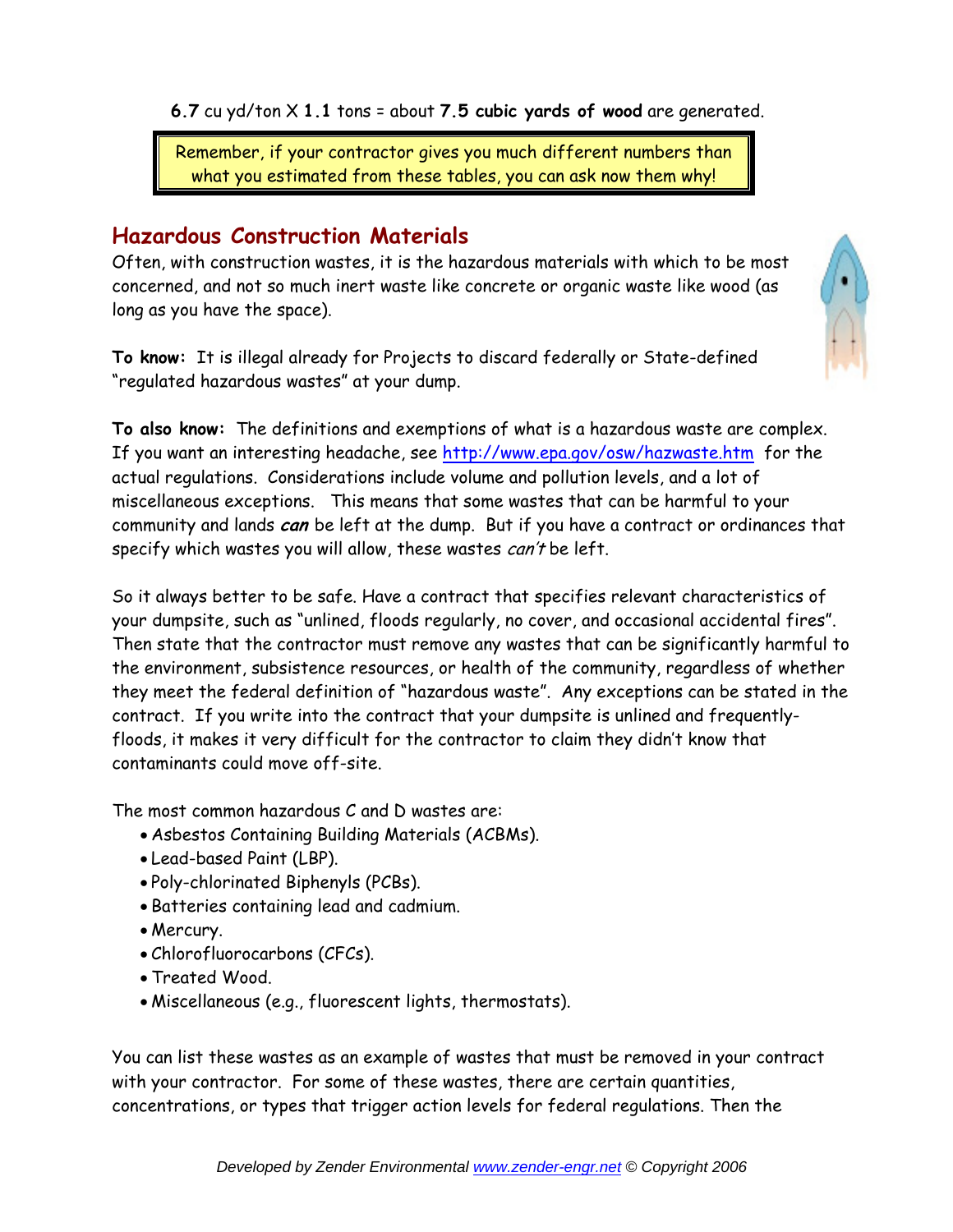contractor is required to remove them no matter what your contract says. For example, walls with old lead paint may or may not all fit the federal definition of hazardous, depending on how much of the paint and lead is on the wall. You may go to http://www.p2pays.org/ref/24/23088.pdf to read a good summary example of how certain wastes are classified as "hazardous" and are required by law to be removed.

Even this summary can be difficult to follow. You can also call the EPA Hazardous Waste Staff at (907) 271-6329. As of this writing, her name is Diane Richardson and she is very helpful.

Remember, if you prohibit the disposal of these materials at any level above "no concern to the community", you won't need to worry about the action levels. Remember the federal action levels were determined partly based on the assumption that the wastes would go to a lined landfill and never be open-burned.

# **Containers: What Is "Empty"?**

One example of a hazardous waste not being regulated is the "residual" hazardous waste left in empty containers. Federal law defines when a container is considered empty. It allows a very small amount to be left behind in the container because it can be difficult for the user to get it out.

For most hazardous wastes in a village construction project, a container is empty if:

1. **All waste possible has been removed** using the practices commonly employed for the container type, e.g., pouring, pumping, and aspirating, **AND**

2. **No more than one inch of residue** remains on the bottom of the container or inner liner.

### **OR, you may apply the percent weight rule:**

**Containers smaller than 119 gallons:** No more than 3 percent by weight of the total capacity of the container remains in the container or inner liner

**Containers larger than 119 gallons**: No more than 0.3 percent by weight of the total capacity of the container remains in the container or inner liner

**OR** 

**For compressed gas**: a container is empty when the pressure in the container approaches atmospheric.

For **"acute hazardous wastes":** These are the worst hazardous wastes. These aren't very common in village construction. But you can find out by asking the contractor to list all the hazardous materials that they are using. The empty rules for "acute hazardous wastes" are much more strict and complex. Go to http://www.epa.gov/epaoswer/osw/laws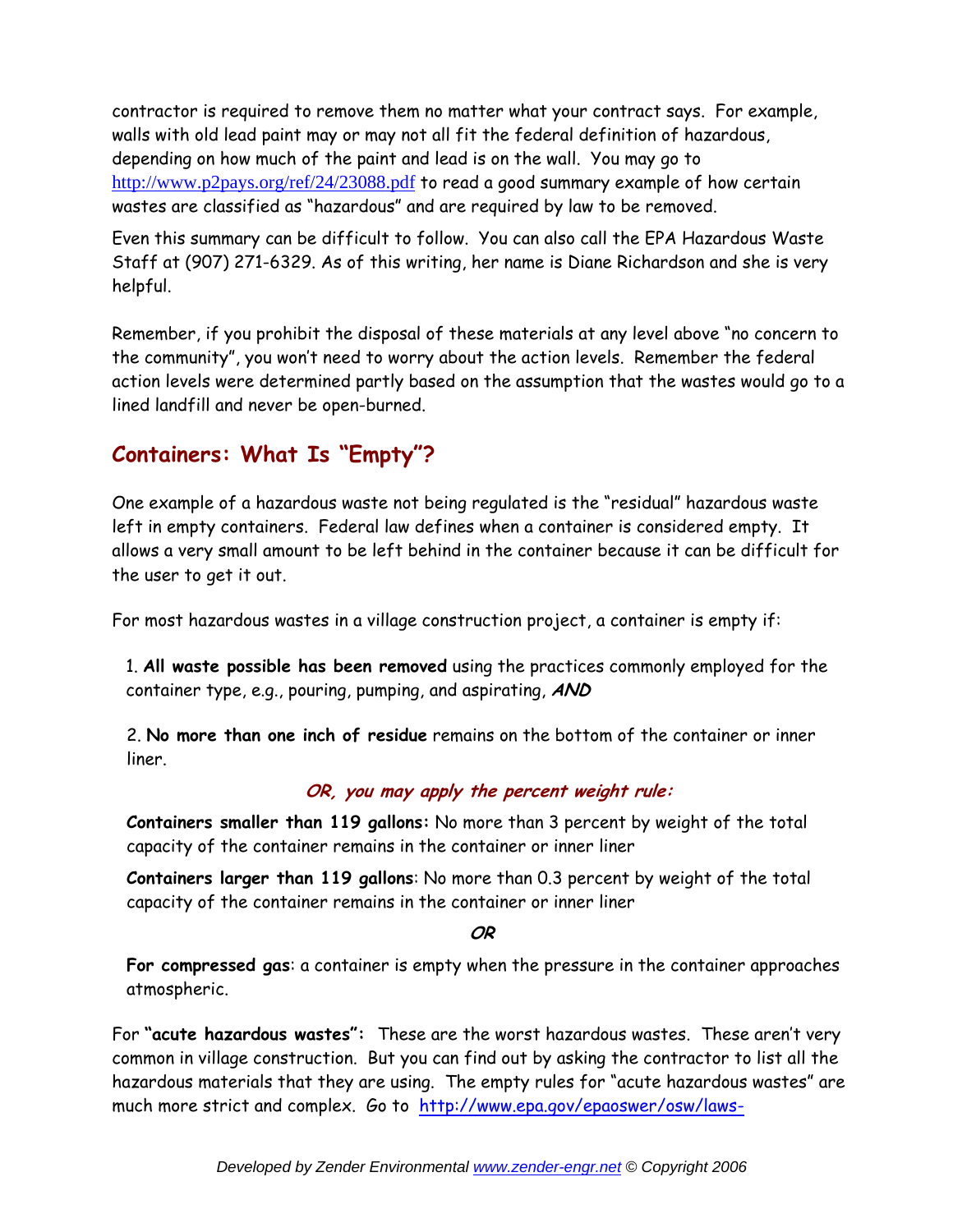reg.htm#regs and click on Part 261 under the heading "Hazardous Waste Regulations". Then click on 261.7 "Residues of Hazardous Wastes .

The Bottom Line on Empty: Residue from "empty containers" is still hazardous waste. But it is okay under federal and State law to landfill. If you have a lot of containers, it can add up. Under the 3 percent rule, it takes about 34 containers to make a full container of hazardous waste. Just the sight of the containers can be of concern to residents. If you write up a contract and require a waste plan, you can say what to do with the containers. It may depend on where you dumpsite is, and if it gets flooded. You might allow containers to be discarded in your contract, but require an inspection to make sure they are as empty as possible. If you're not sure what to do, talk with your contractor, the State, or EPA. Between everyone, you can decide the plan that makes the most sense.

## **What Are Other Communities Doing?**

To manage Project hazardous materials, the Native Village of Venetie has a good Ordinance and Contractor Notification Program that they actively enforce.

Lance Whitwell, from Venetie, wrote on the SWAN message board http://members.boardhost.com/SWAN/ :

> ........I will require the contractor to give me a haz mat list that they are bringing, then I make them sign off that they have received and read our ordinance, and they agree that all employees of the project will abide by the ordinance. This would also include leak prevention, and response plan. Before the project is over, or before we sign off on the project, They must give me back a listing of all haz mat used, and if any containers were disposed of, where was it put, if there is anything left they will be given the opportunity to leave it with the council if they want or can use it for anything, other wise, the contractor must backhaul it. ...

Lance is willing to share copies of the forms they use. If you want to contact Lance directly, he can be reached at *lancewhitwell@yahoo.com* or 849-8212. You can also go to the message board for the full message to respond to him http://members.boardhost.com/SWAN/msg/393.html.

Other Villages such as Koyukuk and Aleknagik have asked local construction companies and/or their utility, or utility cooperative, to take responsibilities for the wastes that they bring in and clean them up or ship them out. For information on their success stories, contact Jennifer Williams at ITEP at jennifer.williams@nau.edu. Or you can contact them directly: Koyukuk – Leona 927-2253, and Aleknagik – Jacqueline 842-2080.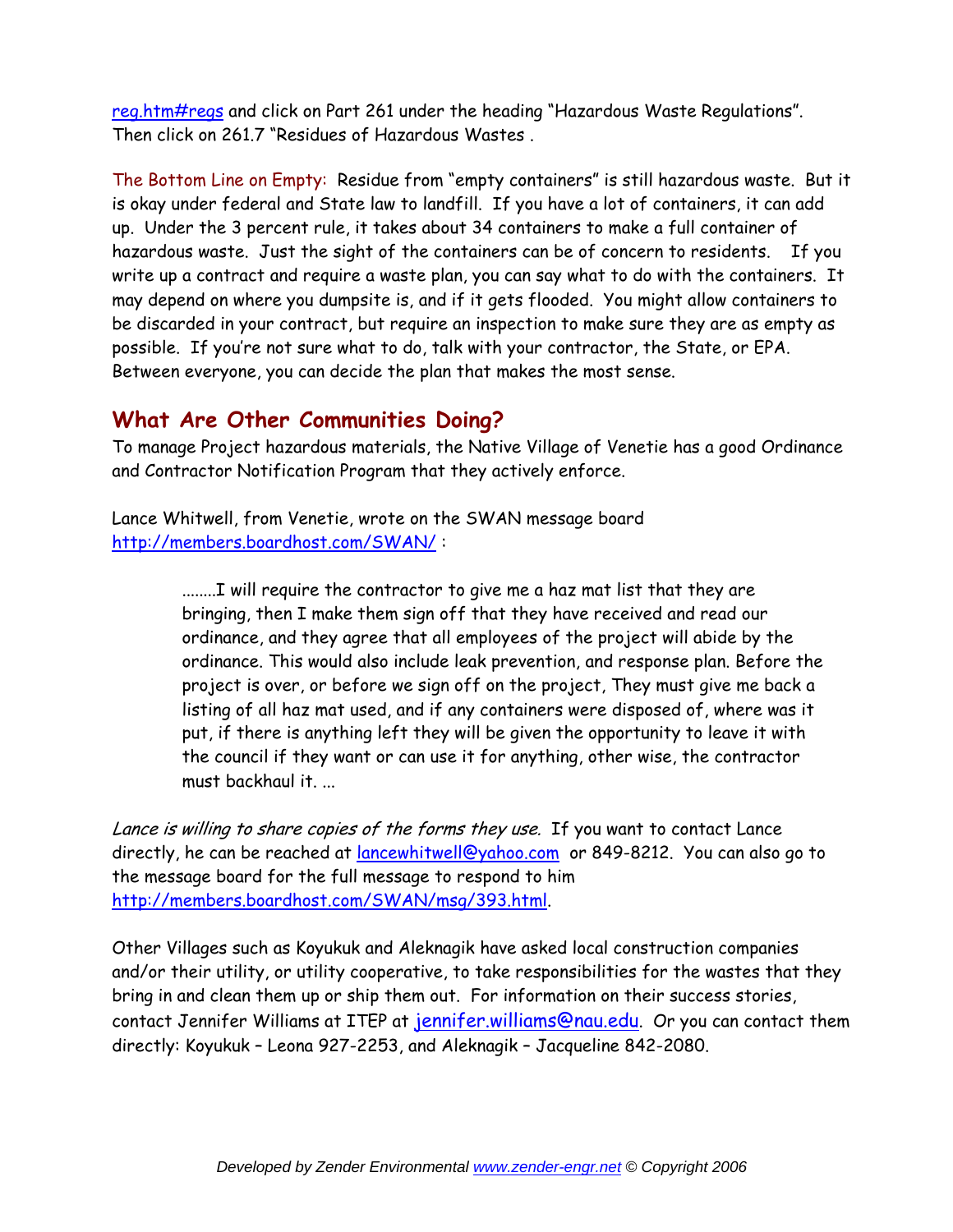Other communities that have hazardous waste/C&D ordinances that you can contact for information are:

| Community      | <b>Contact Phone</b><br><b>Number</b> |
|----------------|---------------------------------------|
| Evansville     | 692-5005                              |
| Eagle          | 574-2281                              |
| <b>Igiugig</b> | 533 3211                              |
| King Cove      | 497 2648                              |

**Here are some more tips that we've learned in our research (which included asking agencies):** 

## **1. CONTRACTS**

**Always, always try to get waste disposal stipulations in the contract – up front.** If you have it in a written contract, you don't actually need an ordinance. The one exception would be if your contract had something in there that was illegal, and the contractor could get out of it that way.

**To get what you want in the contract**, you need to **get involved in the project as soon as possible.** And we mean from "Day 1" that you find out about a project in your community, regardless of whether the project is a public project, or a private business.

**Different agencies work different ways.** It is easier to work with some funding agencies than others. For example, with State projects you might not have a lot of say about who gets hired – it will generally be the lowest bidder. With BIA 638 contracts, you have pretty much all the say about who gets hired, as long as you follow guidelines.

Charles

Regardless, you have the right to work with your funding agency on what your community needs. Generally, **there will be a project officer** or project manager or community liaison **assigned to work with your community** on an agency project. **Talk to this person as soon as you can, and talk to them often.** Let them know that you want to insert waste management policies in the contract. Tell them first, and follow that up immediately with a formal letter from your Tribe or City (or both) that repeats what you said, and that contains the details of what you want in the contract.

Hazardous waste that is regulated under Subtitle C of RCRA is supposed to be removed under federal (and State) law and discarded properly as hazardous waste. Thus, some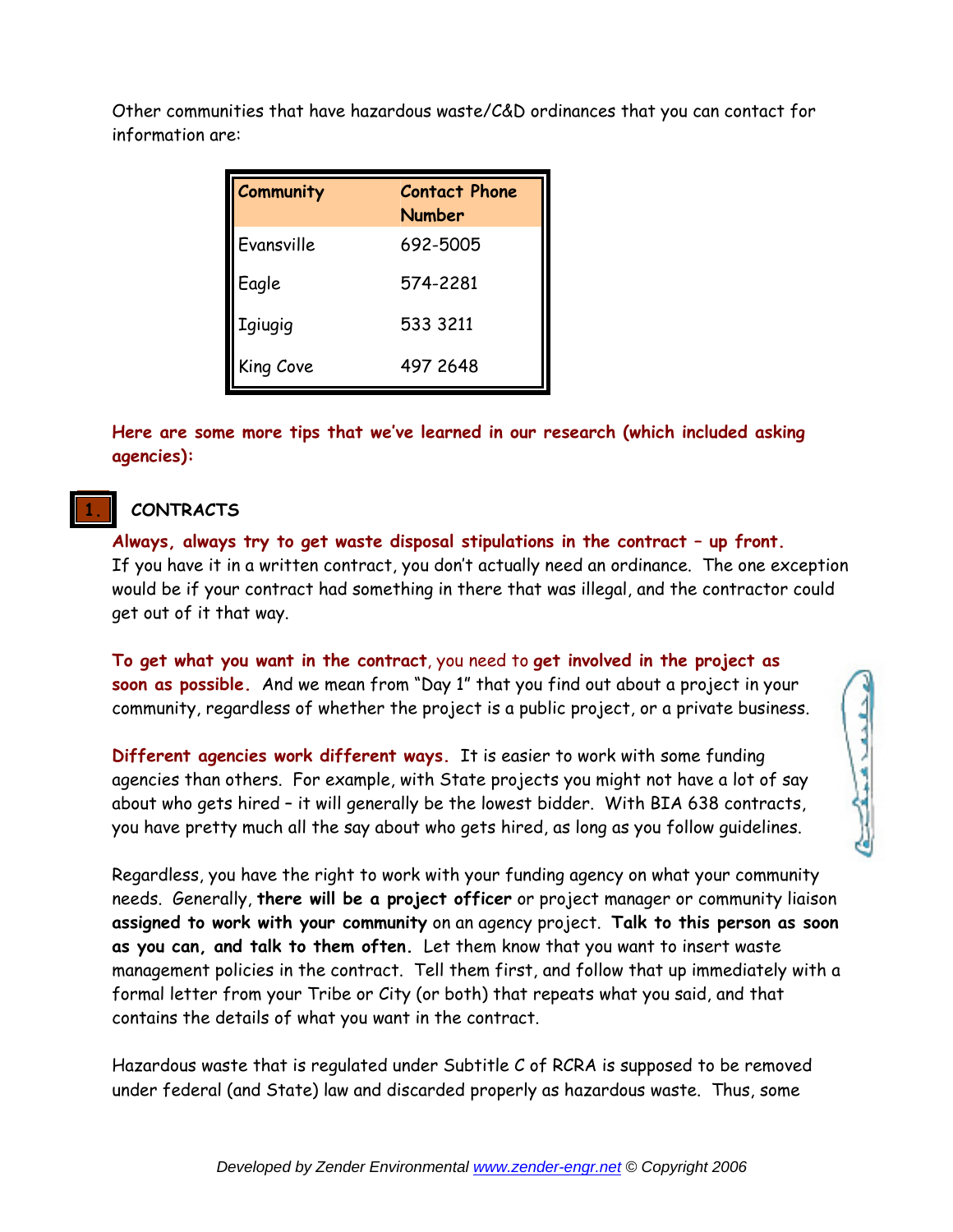agency personnel who are not familiar with villages might think that leaving the rest of the wastes is okay for your community.

Agency personnel are like most anyone else, they want to do the right thing. Let them know why addressing all construction wastes in the contract is something that your community must have. Unless they have visited villages a lot, they may not realize that some wastes left behind can become hazardous if they are burned when the dump catches fire, or the volume can be so big that they can expand the landfill so that it goes into the river or town, or blocks access so that people end up walking on wastes or dumping their wastes elsewhere. Even when the waste is not hazardous, it can be concerning to residents to not know what the waste is and how much is being left. The concern of pollution itself can be enough to change some peoples' subsistence activities. A contract that asks the contractor to explain the wastes and get approval for which wastes she leaves behind can lessen these concerns.

**Timing is everything on these projects. The language has to be inserted into the "Request For Proposal" (RFP) to "Solicitation to Bid" before it goes out to bid.**  Otherwise, contractors will not know to account for the extra waste disposal costs. Although it is changing, be prepared. Agency personnel may not be used to communities providing them contract language. They may not feel they have the time to do this, or may think that the project could be delayed. But in the end, it is your community's project and your responsibility to work with the agency so that they understand.

**The Ugly Fact** Then there is the case that was very common in the past. Contractors have left even the federally defined hazardous wastes at the dump, against federal law. Sometimes when this happens they even do it with full knowledge that the waste is harmful and they are violating the law. A contract and a waste policy up front will help prevent this situation from ever happening again in villages. That, and monitoring by the environmental staff that the contractor is keeping to their promise. You are in a great position to really help your community by ensuring the

**If you feel you still are not getting anywhere with your project contact, look for someone else to talk with.** For DOT projects, a great resource is their Civil Rights Office. Contact Jon Dunham, at 269-0850. They have a lot of experience in working with communities to maximize local hire and carry out a project according to community desires. Most federal agencies have Tribal liaison offices. This is a person or a whole program devoted to ensuring the interaction between American Indian Tribes and Alaska Native Villages goes smoothly for their agency projects. They are a friendly advocacy office when all else fails.

**Here are some Contacts we found on the Internet:** 

**U.S. Fish and Wildlife Service** 



*Developed by Zender Environmental www.zender-engr.net © Copyright 2006*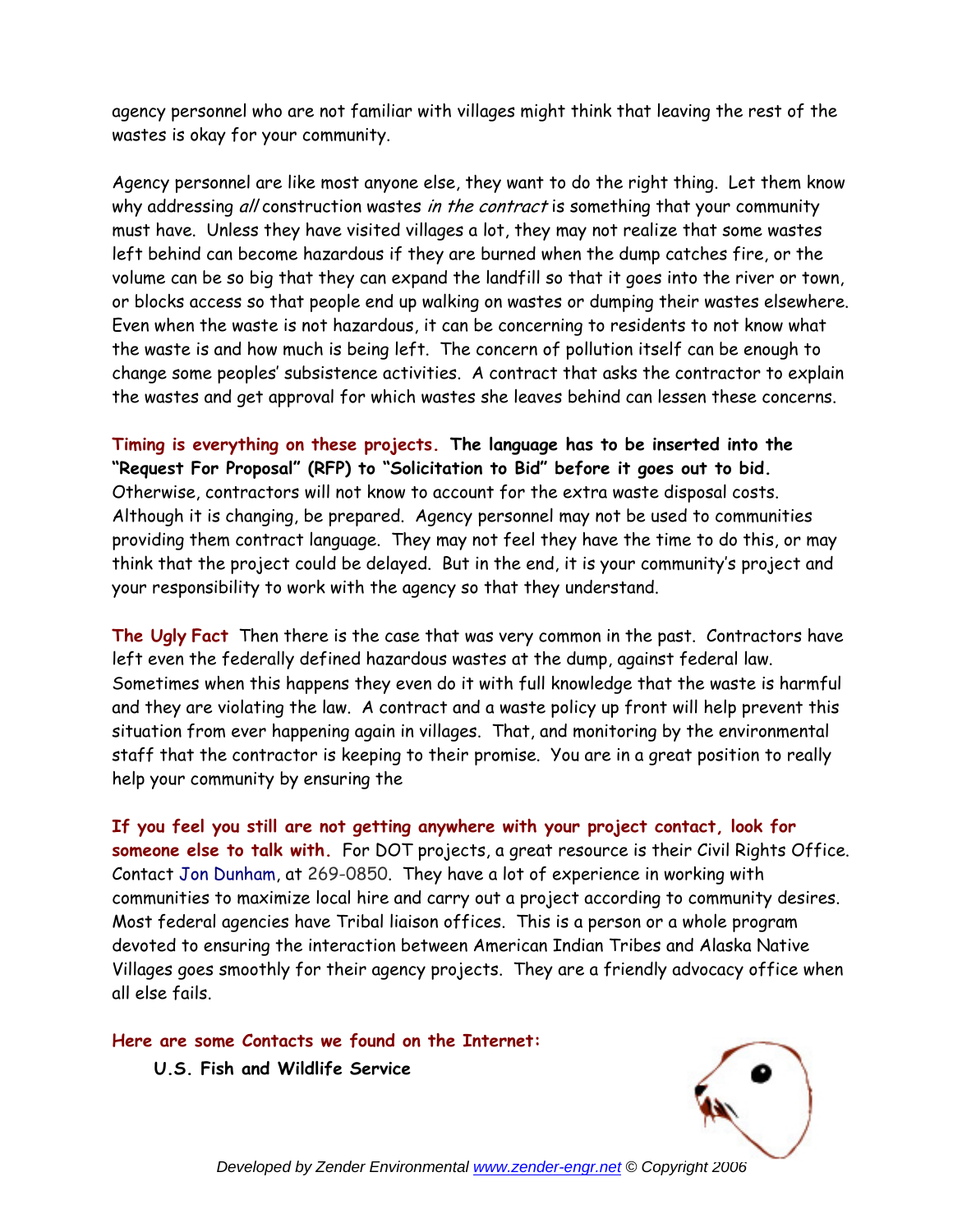Native American Liaison 1011 East Tudor Road Anchorage, Alaska 99503-6199 T-LIP Contact: Tony DeGange (907) 786-3492

**HUD - Alaska Office of Native American Programs** 3000 C Street, Suite 401 Anchorage, AK 99503 Toll Free: 1-877-302-9800 (Alaska Only) or (907) 677-9800 Staff directory: http://www.hud.gov/offices/pih/ih/codetalk/onap/akonap/staff.cfm

### **MORE HELP**

If you can't get your issue resolved, and feel you are facing an Environmental Justice issue, you can contact the Environmental Justice Office. Joe Sarcone, EPA, 271-1316 and Kristin Keit, BIA, 1 800 645 8397 ext. #9, are the Alaska Environmental Justice contacts.

## **2. ORDINANCES**

**Ordinances provide a legal backup insurance to get construction wastes out of town. If they are in effect, the contractor needs to follow them**, regardless of what is in the contract. However, **if the contractor is not aware that you require all construction wastes to be removed (or otherwise treated differently), they might decide to leave the wastes anyway**. With good lawyers, they could even succeed in avoiding any penalties. And if you are a Tribe, your Council must make a hard decision to get involved in a jurisdictional authority case. Many Tribal advocacy lawyers and scholars believe this is a time period to avoid jurisdiction cases. Where Tribal jurisdiction is involved, the cases can take up much more significance than with City jurisdiction. And they are likely to be long and costly.

How to solve this? If you pass waste ordinances, **be sure to provide every agency and every potential and awarded contractor a copy of them.** That way, they know what to expect.



Also, remember, **to be legal, ordinances must be fair.** This means that they must apply equally to all contractors. If you provide free-of-charge disposal for lumber wastes, then you must provide that to all construction contractors, (not just the ones you like!)

You can use **"traditional justice"** and project contracts in place of ordinances. This allows the Tribe to use its traditions and values to determine how the wastes are discarded. For example, if the wastes are determined to be a threat to subsistence or health, for most tribes that would be against traditional unwritten laws that have been in place for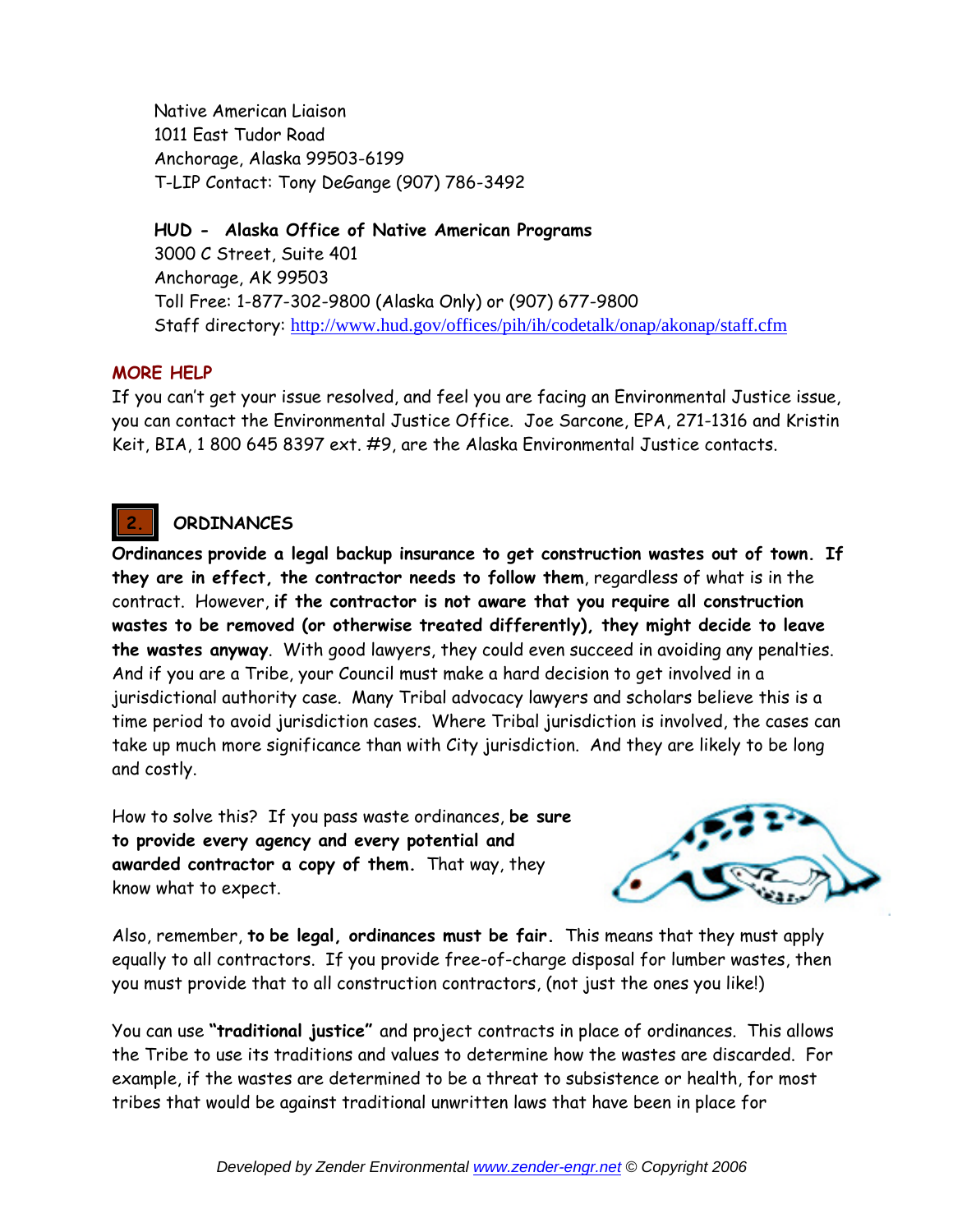thousands of years. Tribes have clear civil jurisdiction over tribal members. With nonmember contractors, always use a contract. If you have a City, the City can pass ordinances that adopt the traditional value-based policies that the Tribe uses. See http://www.zender-engr.net/ordinances.htm for more ordinances and examples of traditional justice resolutions that cover waste disposal. If you are interested in using more traditional justice as a legal system, contact AI-TC at 563-9334. They can help you and provide several examples.

# **3. SITE-SPECIFIC PERMIT**

DEC offers a site specific permit process for construction projects in your Village. The contractor or agency can apply for a permit to essentially make their own landfill for up to 1,000 cubic yards of construction wastes. The landfill and its project-specific closure must be compliant with State law. A permit is written up that states a list of condition with which the contractor must comply. As a local government or concerned community member, you have the right to work with the state and contractor to provide your suggestions and concerns when the permit is written. This process can work to your advantage if you want to collect fees for construction waste disposal, but don't want your community dump filled up. In this case, you would apply for the permit, or you would lease the land for the contractor to apply for the permit.

There is also a disadvantage to be aware of. If you refuse waste disposal at your dump, the contractor can apply for the permit without your permission. The limitations are that:

 1. They still can't discard wastes that are "regulated hazardous waste's" under Federal Law, and

 2. The landfill must be on land controlled by the applicant. If the applicant (the contractor, agency, Village, City) etc. does not control the land, **they need written consent by the landowner, a lease agreement, or a land use authorization**.

So if the contractor can't find any land where a landowner lets them have their landfill, they are back to Square 1. They will have to backhaul their wastes or pay you a disposal fee to use your landfill.

**For more information on this construction waste permit process, go to: http://www.dec.state.ak.us/eh/docs/sw/SWG0303000.pdf**

Remember, DEC Solid Waste Program developed this permit to **help** villages with their construction wastes. They are aware of the construction waste problem in villages. If you think this site specific permit can help you, or you are having problems with it because the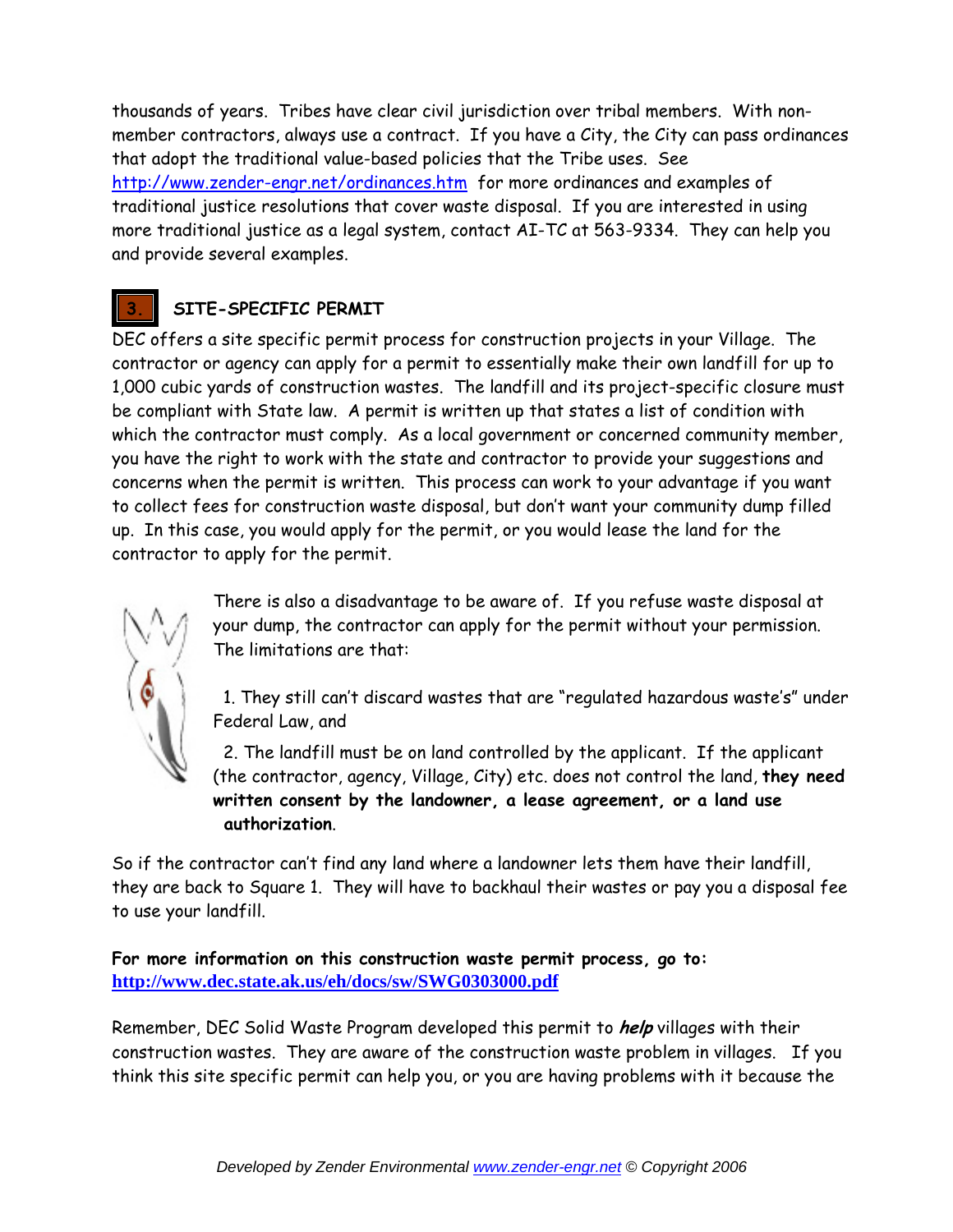contractor isn't complying with the conditions specified, you should call DEC staff. They can help you sort out what to do.

# **4. TECHNICAL INFORMATION RESOURCES**

Are you are interested in finding out more about construction and demolition wastes? Here is a general document that we really like. It is comprehensive (i.e. long), but it is not too difficult to read, compared with many technical documents.

**Construction and Demolition (C&D) Waste. Management Guide by the U.S. Airforce, Headquarters for Environmental Excellence at:** http://www.p2pays.org/ref/24/23088.pdf

**They also have a "pocket guide" that summarizes the information at:** http://www.afcee.brooks.af.mil/eq/debris/pocketguide.pdf